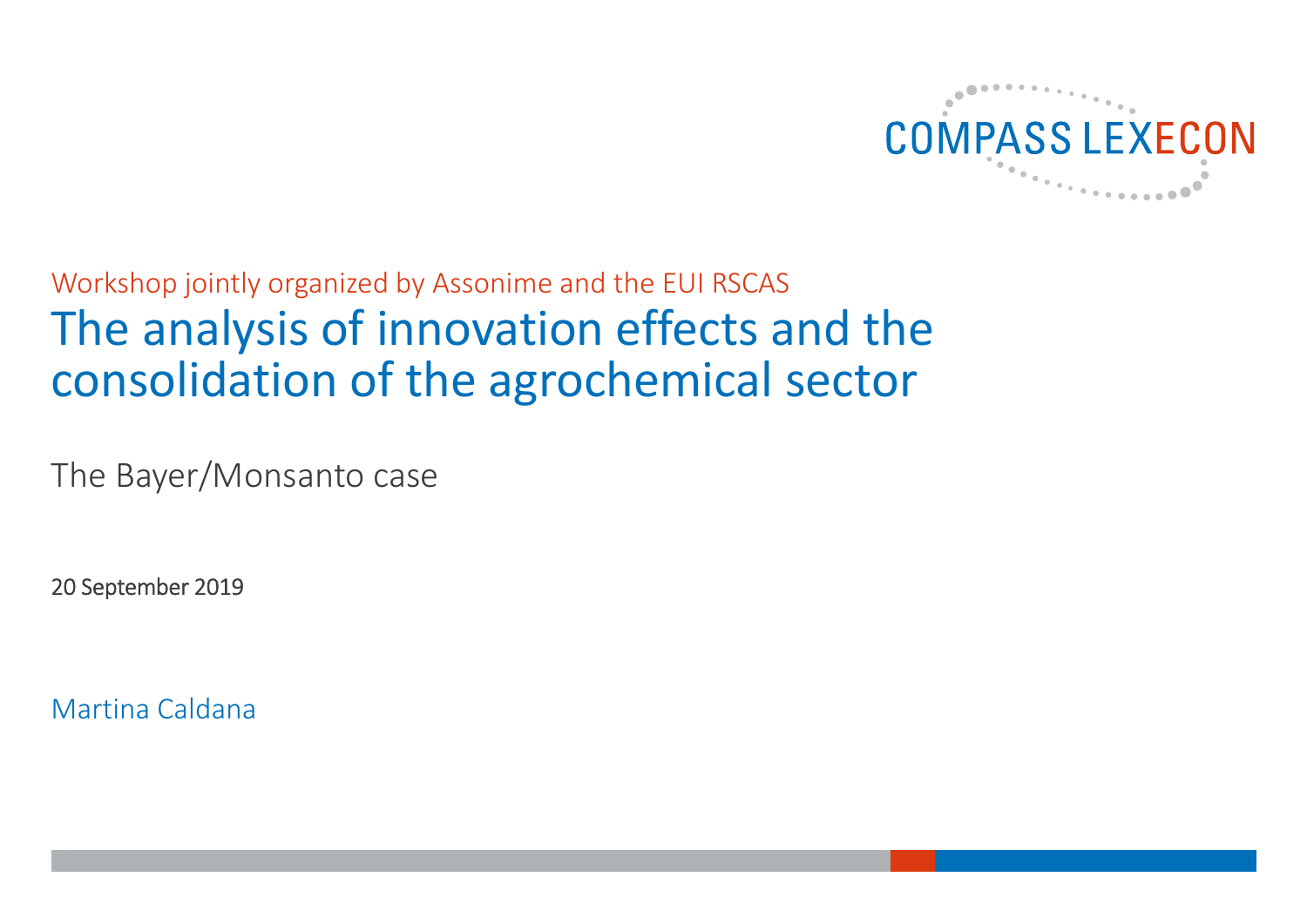| $\mathbf 1$    | What is the Commission's "new" approach to innovation?                                                |
|----------------|-------------------------------------------------------------------------------------------------------|
| $\overline{2}$ | Why this applies particularly well to the agrochemical sector?                                        |
| $\overline{3}$ | What innovation theories of harm has the Commission investigated in the context of<br>Bayer/Monsanto? |
| $\overline{4}$ | How do innovation effects and price effects interact? What are the implications?                      |
| $\overline{5}$ | Anything else about innovation?                                                                       |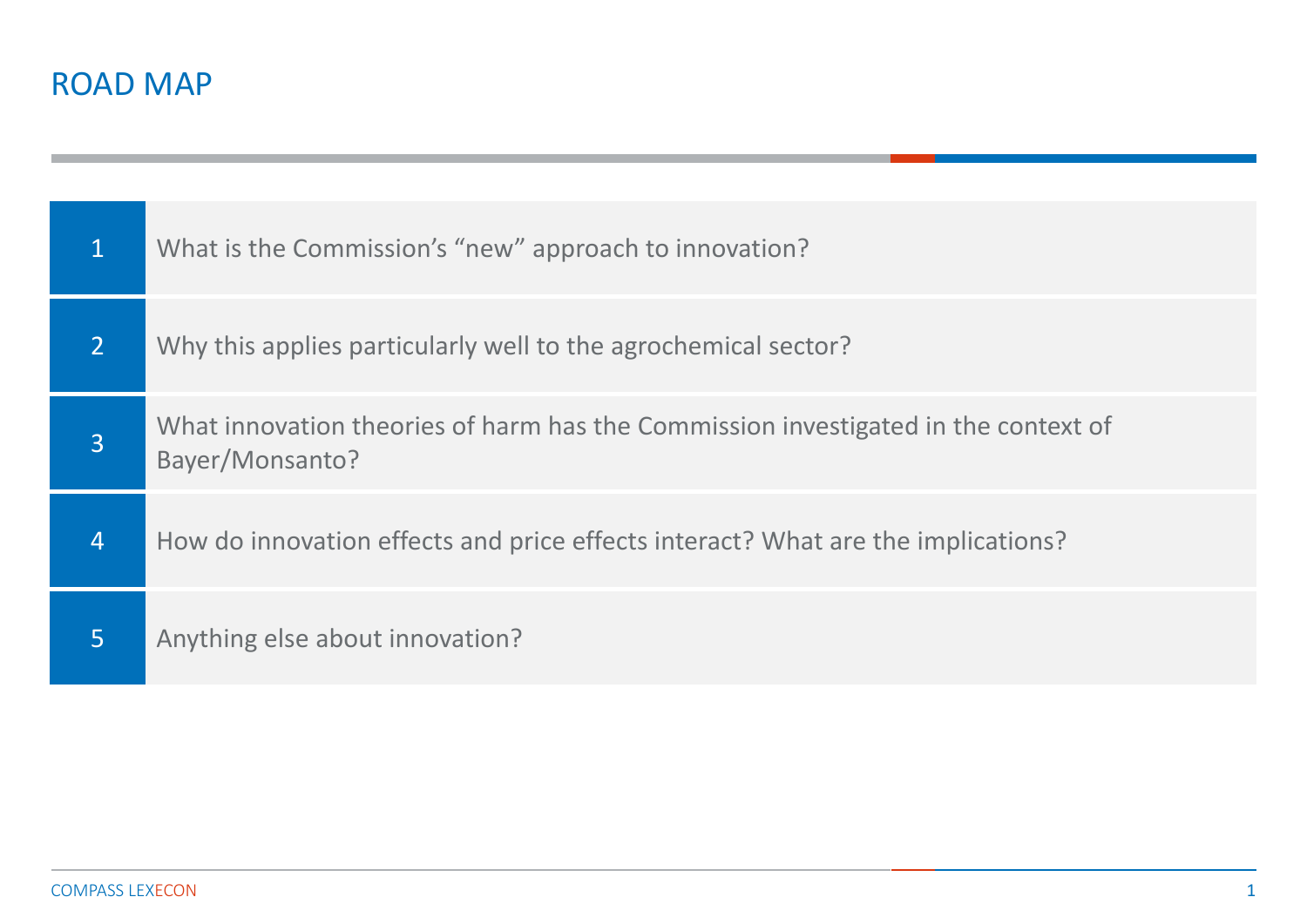#### Old consensus

The relationship between competition and innovation is complex and multi-dimensional (e.g., Aghion et al. 2005), *therefore* one cannot predict whether a merger would reduce or increase innovation

#### New contributions

Mergers between horizontal competitors generally reduce the incentive to invest/innovate, unless there are efficiencies ‐ Shapiro (2011), Motta & Tarantino (2016), Federico, Langus & Valletti (2017) Two main effects of mergers on investment/innovation incentives, in the absence of efficiencies



In a broad class of models, the negative effect outweighs the positive effect, therefore mergers can be expected to reduce innovation, *just like they can be expected to increase prices*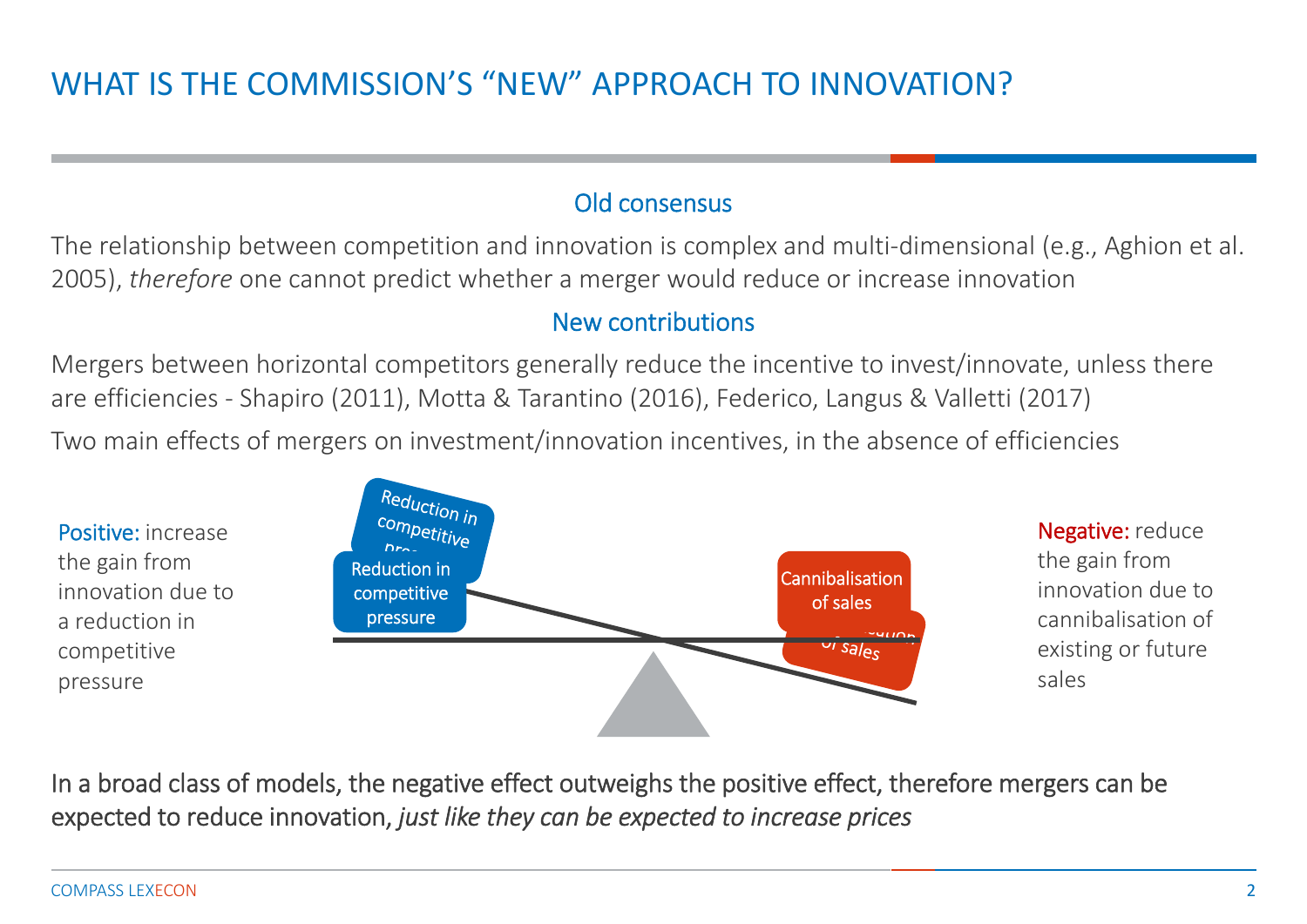# WHY THIS APPLIES PARTICULARLY WELL TO THE AGROCHEMICAL SECTOR?

- Consolidation wave in the agrochemical industry since 2015:
	- ChemChina/Syngenta (November 2015)
	- Dow/Dupont (December 2015)
	- Bayer/Monsanto (September 2016)

Evidence collected in the course of the proceedings pointed towards potential asset reorganisation which may have an impact on innovation

- F. The agrochemical industry has seen a few waves of consolidation even in the past
	- First wave of consolidation during the 80s
	- Second wave of consolidation during the 90s
	- Latest wave of consolidation between 2015‐2018

Ex‐post studies ‐ e.g. E. Schimmelpfennig et al. (2004) ‐ identified a negative effect of the precedent innovation waves on R&D outputs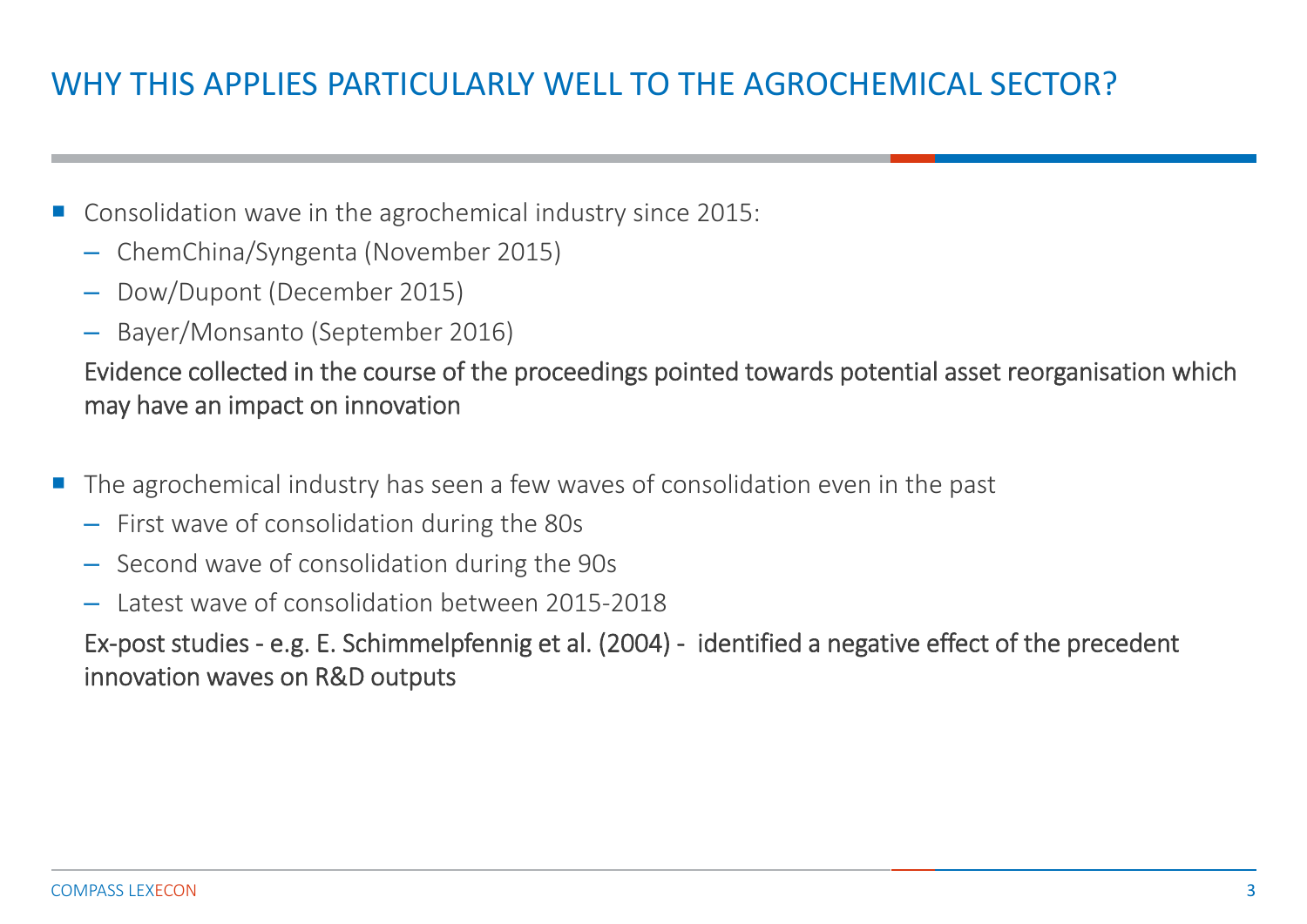### WHAT INNOVATION THEORIES OF HARM HAS THE COMMISSION INVESTIGATED IN THE CONTEXT OF BAYER/MONSANTO?

#### Four layers of analysis of horizontal effects of the transaction



#### **PRICE VS. INNOVATION EFFECTS**

| What we look at:                                                           | <b>Effect on:</b>                                                                 | <b>Theory</b> of Harm                                                                                                                                                                                                  |
|----------------------------------------------------------------------------|-----------------------------------------------------------------------------------|------------------------------------------------------------------------------------------------------------------------------------------------------------------------------------------------------------------------|
| Existing products                                                          | <b>Product / Price</b><br>competition<br>(para 24 et seq. HMG)                    | Elimination of competition between existing<br>products with non-coordinated effects on<br>price and product competition                                                                                               |
| Products in<br>development and<br>existing products                        | <b>Product / Price</b><br>competition<br>(para 24 et seg. + 38 +<br>58 to 60 HMG) | Als which have entered or are about to<br>enter the development stage (80-90%<br>likelyhood of coming to market)<br>Loss of potential competition with existing<br>products or between forthcoming products            |
| Overlapping lines of<br>research and early<br>pipeline products            | <b>Innovation</b><br>competition<br>$para 8 + 24 etseq. +$<br>38 HMG)             | Likely discontinuation, delay or redirection<br>of overlapping lines of research and early<br>pipeline products in specific innovation<br>spaces                                                                       |
| R&D efforts and output<br>of the parties and their<br>industry competitors | <b>Innovation</b><br>competition<br>$para 8 + 24 etseq. +$<br>38 HMG)             | Structural reduction of incentives and<br>ability to achieve the same level of<br>innovation as the Parties separately absent<br>the merger leading to a significant loss of<br>innovation competition in the industry |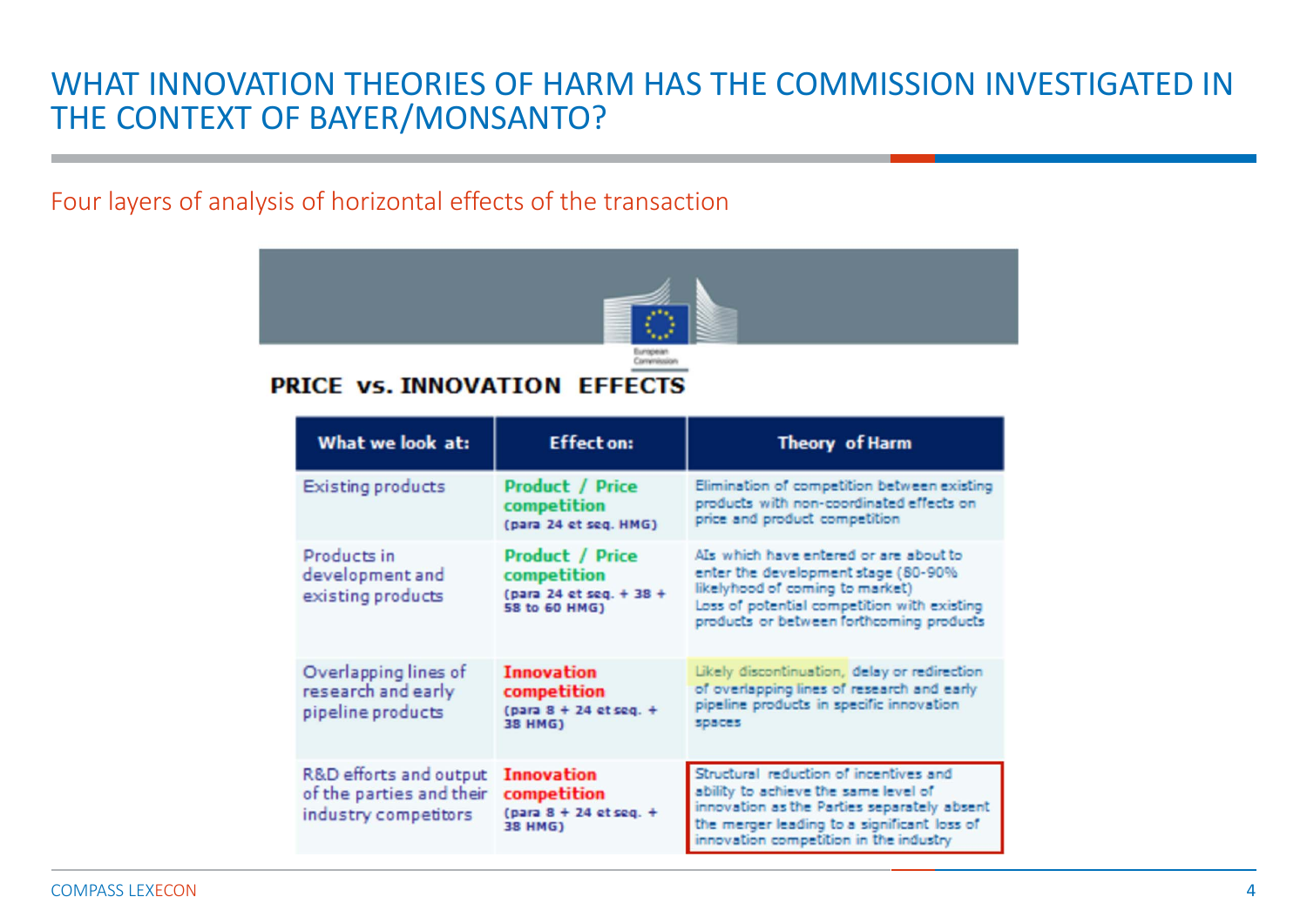## HOW DO INNOVATION EFFECTS AND PRICE EFFECTS INTERACT? WHAT ARE THE IMPLICATIONS?

The economic result is robust, for the class of models in Motta & Tarantino, and in Federico, Langus & Valletti (although it may be different if one models innovation differently)

However, the fact that the overall effect of a merger on innovation may be negative, does not tell us whether and in which cases it is significant, which is what the SIEC test requires

To determine this, we used the Federico, Langus & Valletti model to separate out:

- F. The 'traditional' unilateral price effect
- П The effect on investment and innovation

Two results:

- P. No innovation effect without a price effect
- The innovation effect is small, both in absolute terms and compared to the price effect



Joint work with Damien Neven, Vilen Lipatov, and Andrew Mell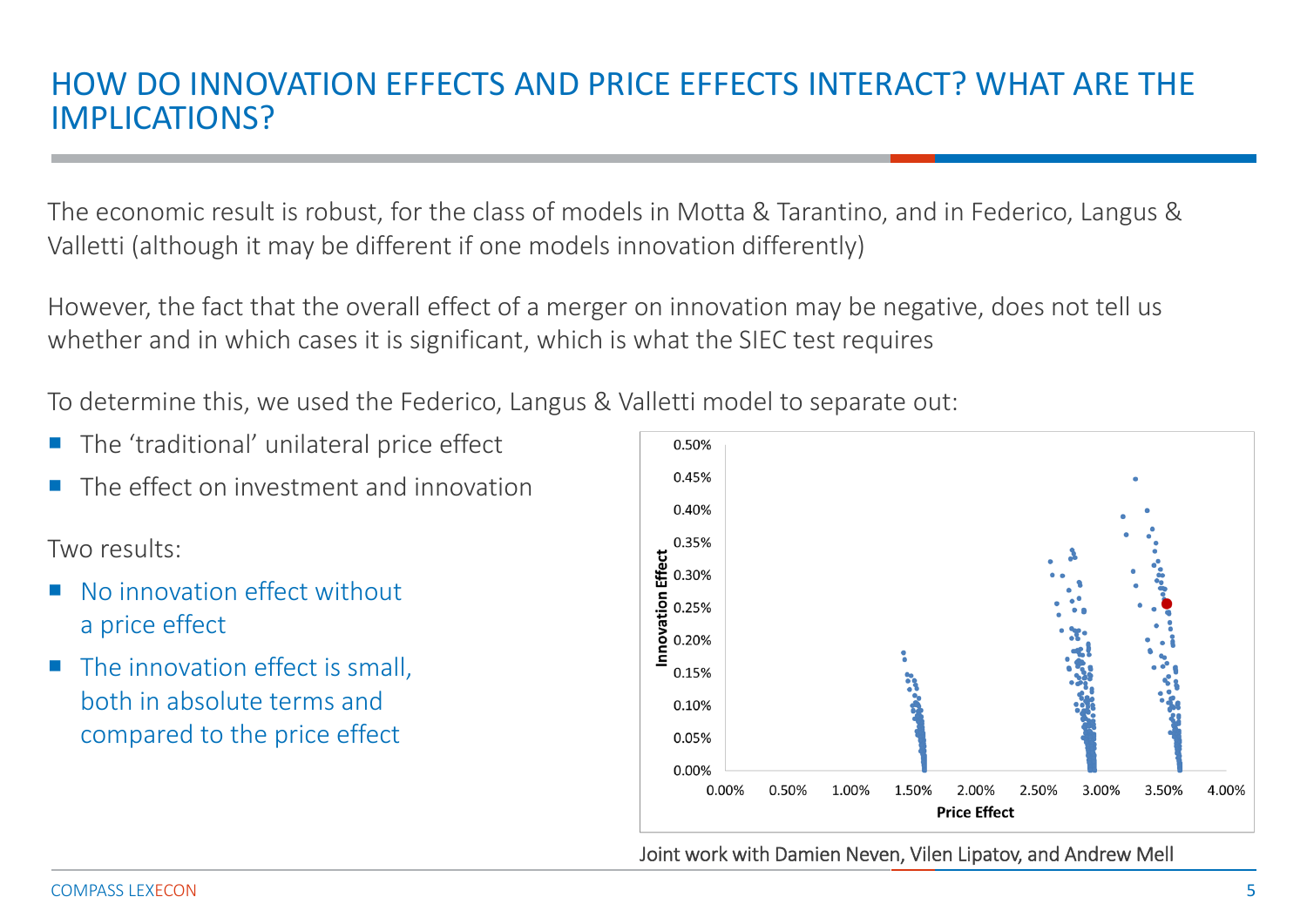## HOW DO INNOVATION EFFECTS AND PRICE EFFECTS INTERACT? WHAT ARE THE IMPLICATIONS?

- 1. We should only be concerned about an innovation effect if we are concerned about an expected price effect (as the two have the same source)
	- There is an expected future overlap *in a product market*
	- The expected future overlap would result in a price effect

Same standard as for potential competition?

*60. For a merger with a potential competitor to have significant anti‐competitive effects, two basic conditions must be fulfilled. First, the potential competitor must already exert a significant constraining influence or there must be a significant likelihood that it would grow into an effective competitive force. Evidence that a potential competitor has plans to enter a market in a significant way could help the Commission to reach such a conclusion. Second, there must not be a sufficient number of other potential competitors, which could maintain sufficient competitive pressure after the merger.*

- 2. We should only be concerned about an innovation effect when the corresponding expected price effect would be very significant (as the innovation effect tends to be smaller than the price effect)
	- As a standalone theory of harm, it should only apply at very high thresholds (e.g. 2-to-1), if at all
	- As an 'add-on', it is not clear that it is sufficient for a substantial tightening of enforcement (e.g. 5-to-4)